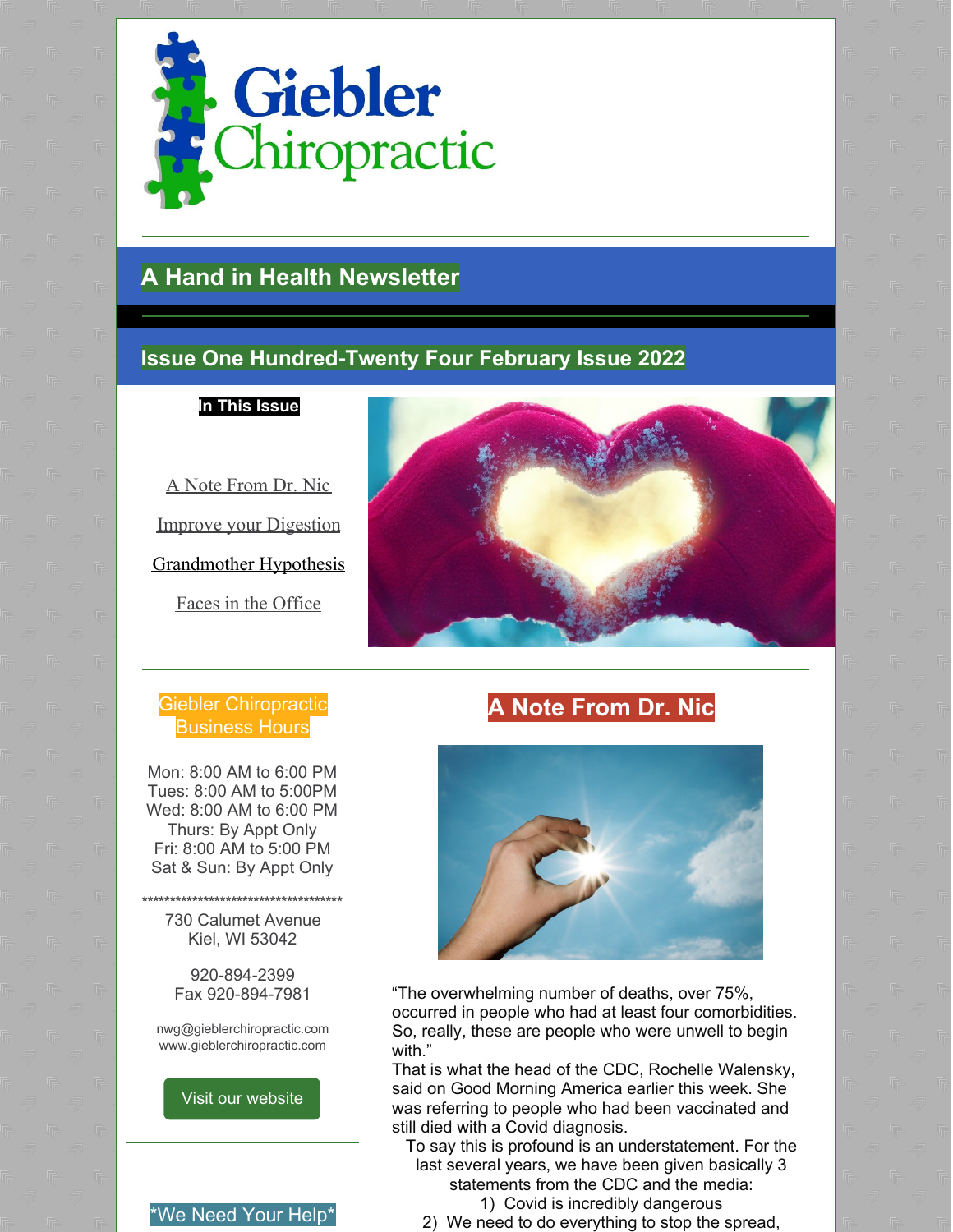Our Newsletter went out to 380 people this month! Our goal in 500... please forward the email to your friends and family!!

> Thanks in advance Dr. Nic

**Receive A Hand in Health...**

Join Our [Mailing](http://www.gieblerchiropractic.com/newsletter/) List!

#### **Riddle me this:**

Why did the fly never land on the computer?

### AVED-KIDS Chewable



Stop in the office to today to pick up this easy to take, children's Multi-Vitamin.

AVED-KIDS is a greattasting, chewable Tigershaped multivitamin. Sweetened with fructose and natural berry powders and extracts, AVED-KIDS is low in sugar and high in antioxidants.

AVED-KIDS Chewable Multi contains high quality forms of vitamin A (Betaincluding social distancing, isolation and contact tracing, shutdowns, lockdowns, cancellations of what was 'normal' daily life.

- 3) We must get vaccinated. The only way out is through vaccinations and then booster(s).
	- All along…the true way 'out' of this is to simply get healthier. That has never changed. Exercise. Eat healthier. Manage stress, whether that's mental, physical, or emotional. Perhaps even take a couple supplements like Vitamin D and Zinc!

I am not sure how long the CDC has known of this factor—the fact that 75% of the deaths were in people with *at least* four complicating health factors. The cynic in me thinks they knew this very early on. But to waste energy on the idea they have not been honest with us is, well, wasted energy. What I can do is continue to do is promote health.

Your quality of life matters, and it begins with your health. Yes, it's cold outside, but all along we knew that



fresh air and sunshine are excellent for your immune system, so get outside and get some fresh air and sunshine!

Avoid the foods you know you should be avoiding. Do you best to get more fruits and vegetables and natural foods in your system. Drink more water too! I also highly recommend Vitamin D, omega-3's, Magnesium, and a Multivitamin. We sell these 4 in a "Basic Nutrition Pack" that costs a little over a dollar a day.

Chiropractic adjustments can help profoundly as well. Most often people think of neck and low back pain when it comes to chiropractic, yet at our office currently we are working with individuals from 3 months old to 92 years young, with a variety of health concerns far more expansive than just muscle and joint pain. All are welcome at our office, in any state of health, and I'll do whatever I can to help!

None of these wellness changes cost much. There also aren't many bad side effects. That's probably why the majority of the 'experts' don't really care for them… there's no money in eating more broccoli and walking around the block with a smile on your face. But remember, your health is your wealth. Make 2022

the year your health is better than it was last year. Your local chiropractor can help.

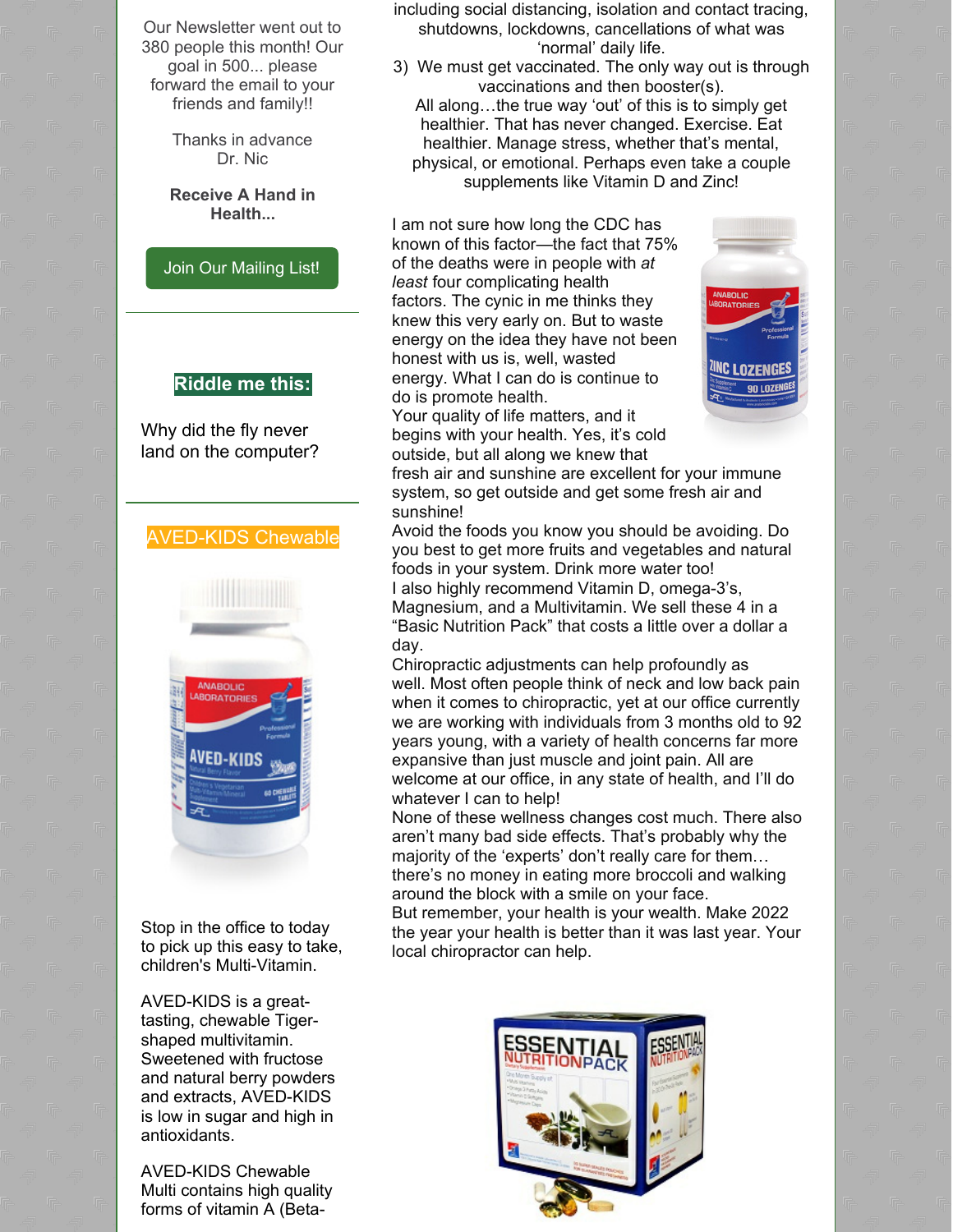carotene), vitamin C (calcium ascorbate), vitamin D3 (Cholecalciferol), and vitamin E (d-alpha tocopheryl). Bioavailable amino acid chelate forms of the minerals calcium, iron, magnesium, zinc, copper manganese & potassium are used in AVED-KIDS.

# **Did you know?**

There is a name for when you feel your phone vibrate....but it doesn't.

"Phantom Vibration Syndrome" is the name for when someone thinks their phone is vibrating, but it isn't.

Research suggests the cause for this is someone being overinvolved with their phone.

### Find us on Facebook!



Click Here to go to our [Facebook](https://www.facebook.com/gieblerchiro/) page!

**Riddle answer:**

of metamucil.

That normally gets me through until a mid-morning snack occurs. Our modern diet is dangerously low in fiber, as well as other important nutrients, and this leads to countless diseases and dysfunction in our digestive tract.

**Improve Your Digestion**

I often get asked what I eat in the mornings. As you

reducing (if not eliminating altogether) refined grains

Believe it or not, breakfast for me is often just a glass

may know, I am a strong proponent of vastly

from one's diet. That means no cereal...no oatmeal...no bread or toast...and obviously no donuts. So, what does that leave for breakfast?



A well-functioning digestive system is crucial to maintaining your body's overall health. Without it, you are likely to have bowel problems and suffer from digestive upsets, not to mention a host of other conditions that can result from not getting enough nutrients from the food you eat. The digestive system affects all the other systems of the body, so it's important to do what you can to be sure it's working the way it should. Following are the top 5 things you can do to help improve your digestion.

Eat more fiber (like me!) – Soluble and insoluble fiber are both essential for moving food through the digestive tract. Soluble fiber, such as that found in beans, nuts and apples, turns to a gel in your intestines and slows digestion, helping to maintain stable blood sugar levels. It absorbs water, softening the stool, and promotes the health of the good bacteria in your gut. Insoluble fiber, such as that found in the skins of fruit and vegetables, speeds digestion, adds bulk and passes primarily intact through the digestive tract. Both are important in preventing constipation and can improve conditions such as irritable bowel syndrome (IBS).

Drink more fluids – Insufficient water intake can harden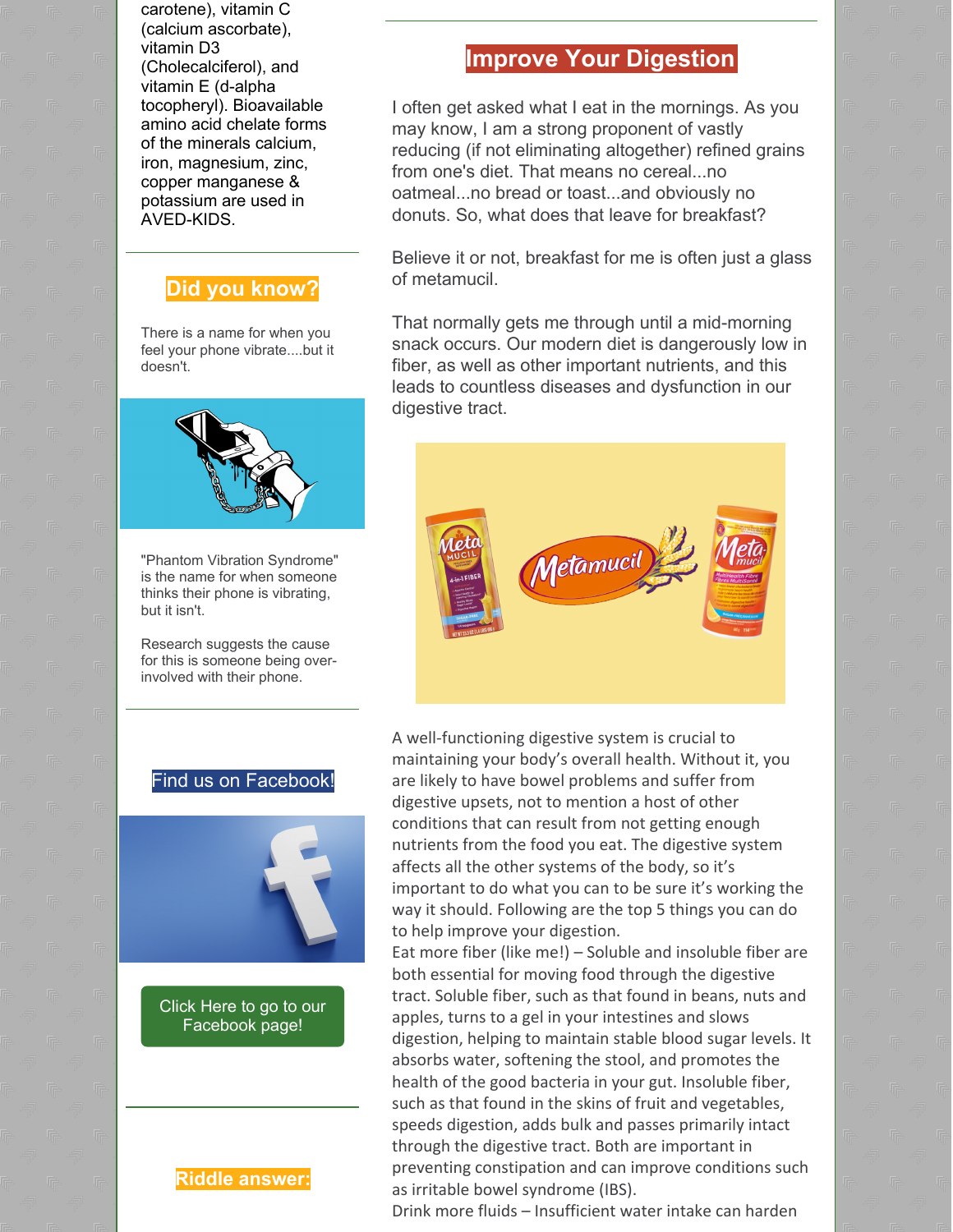He was afraid of the world wide web

## **Upcoming Events**

Closing Early the following dates:

January 31st at 4:40 February 7th at 5:20 February 9th at 3:00

the stool, increasing constipation. You should be sure to drink at least 1.2 liters of fluid per day, which is about 6 glasses. Some people need more, based on their activity level and the ambient temperature. However, do not drink more than about 6 ounces of liquid during a meal (taking the occasional sip), as it can dilute your stomach acid, making digestion more difficult. Aim to get most of your fluid intake 15-30 minutes before a meal or at least an hour afterward. Often, when asked how much water one should drink, I simply say, "enough so that your pee is clear."



Click [here](https://gieblerchiropractic.blogspot.com/2022/01/improve-your-digestion.html) to finish reading.



# **Grandmother Hypothesis**

Did you know that only two types of animal life actually outlive their fertility? Only humans and killer whales live longer than their ability to have offspring. Chimpanzees, the closest animal to a human, for example, usually die before their 50s, when they are still fertile.

Part of this is modern health care. Not only do we live longer, but we also have a much better chance at surviving infancy. But I think there is more at play than just better medicine.

The **grandmother hypothesis** is a theory to explain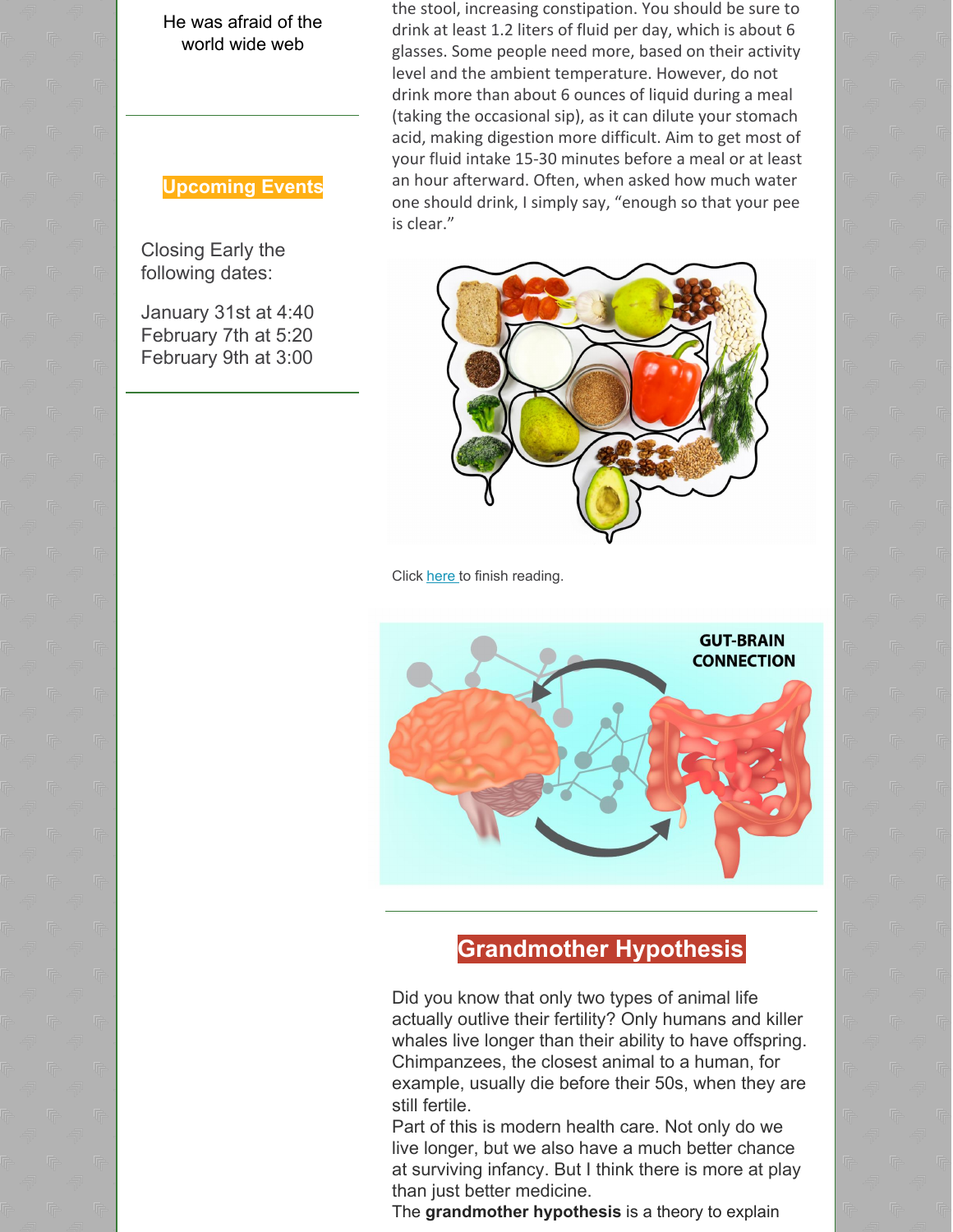how a long post-fertile period (up to one third of a woman's lifespan) could confer an evolutionary advantage. One anthropologist at the University of Utah was studying a hunter-gathering group in Africa, thinking that she would uncover the origins of hunting. Then, she noticed the many older women who seemed to be always busy, either collecting roots and plants, preparing meals, and taking care of babies and young children. It turned out that these old women played an important role in providing nutrition for the group, as much as the young male hunters and fighters. Much more important and crucial than food, though, was the role these older women played in the raising of their grandchildren.



Despite countless biological similarities, there are obviously many differences both biologically and societally. Not only do we live much longer than other mammals, our kids depend on their parents and grandparents much longer as well. Heck, I know I still depend on my parents for support and love to this day!

By the time a chimpanzee is 7 years old, it's gathering as much food as it will eat. But even in hunter/gatherer societies, human children pull their weight only when they are teenagers. Why would our babies be helpless for so long? That long immaturity helps make us so smart: It gives us a long amount of protected, nourished, and sheltered time to grow large brains and to use those brains to learn about the world we live in. Human beings can learn to adapt to an exceptionally wide variety of environments, and those skills of learning and culture develop in the early years of life. Because it takes so long for us humans to mature and it seems endless when one is dealing with a teenager!—mothers need help. And that's where grandmothers can help and provide such crucial assistance. Believe it or not, in some huntergatherer groups, grandmothers could "relactate," actually producing milk after having already gone through menopause.

The "Grandmother Hypothesis" proposes that grandmotherhood developed directly as a result of our long childhood. In fact, grandmothers are exactly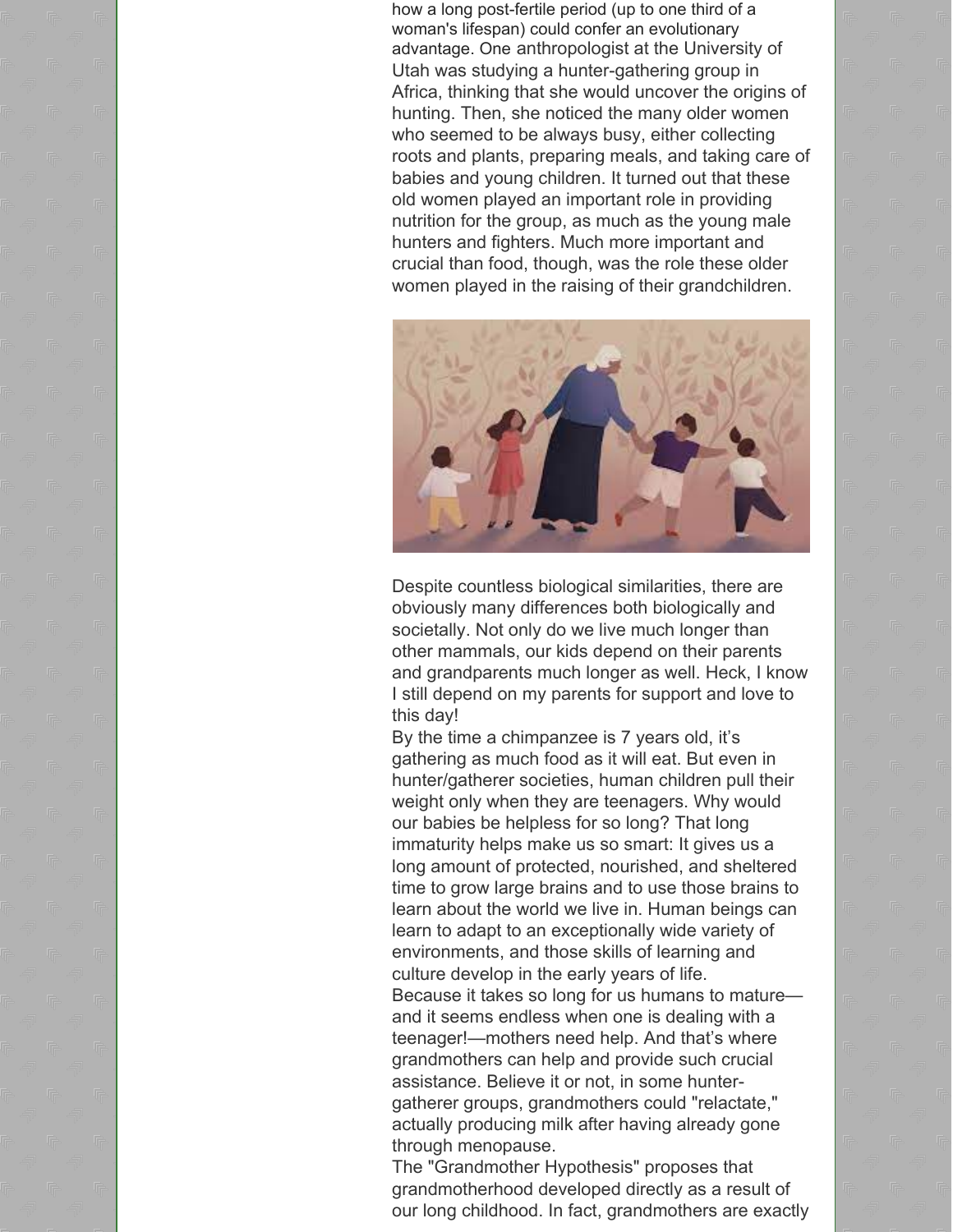what allowed our long childhood, and the learning and culture that go with it, to emerge. In mathematical models, you can see what happens if, at first, just a few women live past menopause and use that time to support their grandchildren (who, of course, share their genes). The "grandmother trait" can rapidly take hold and spread. And the more grandmothers contribute, the longer the period of immaturity can be.



Click [here](https://gieblerchiropractic.blogspot.com/2022/01/grandmother-hypothesis.html) to finish reading.

# **Faces in the Office**

# **Jack Borkenhagen**

Jack has been with our office for 2 and half years now. He is healthy and active and always looking for ways to improve his well-being. We enjoy starting our day with Jack every few weeks. Bertha enjoys that he has become her official tennis ball supplier.



What brought you to Giebler Chiropractic for the first time? A friend referred me to Giebler Chiropractic.

> Does getting adjusted hurt? Very seldom anymore.

Do you keep going back? If so, why?